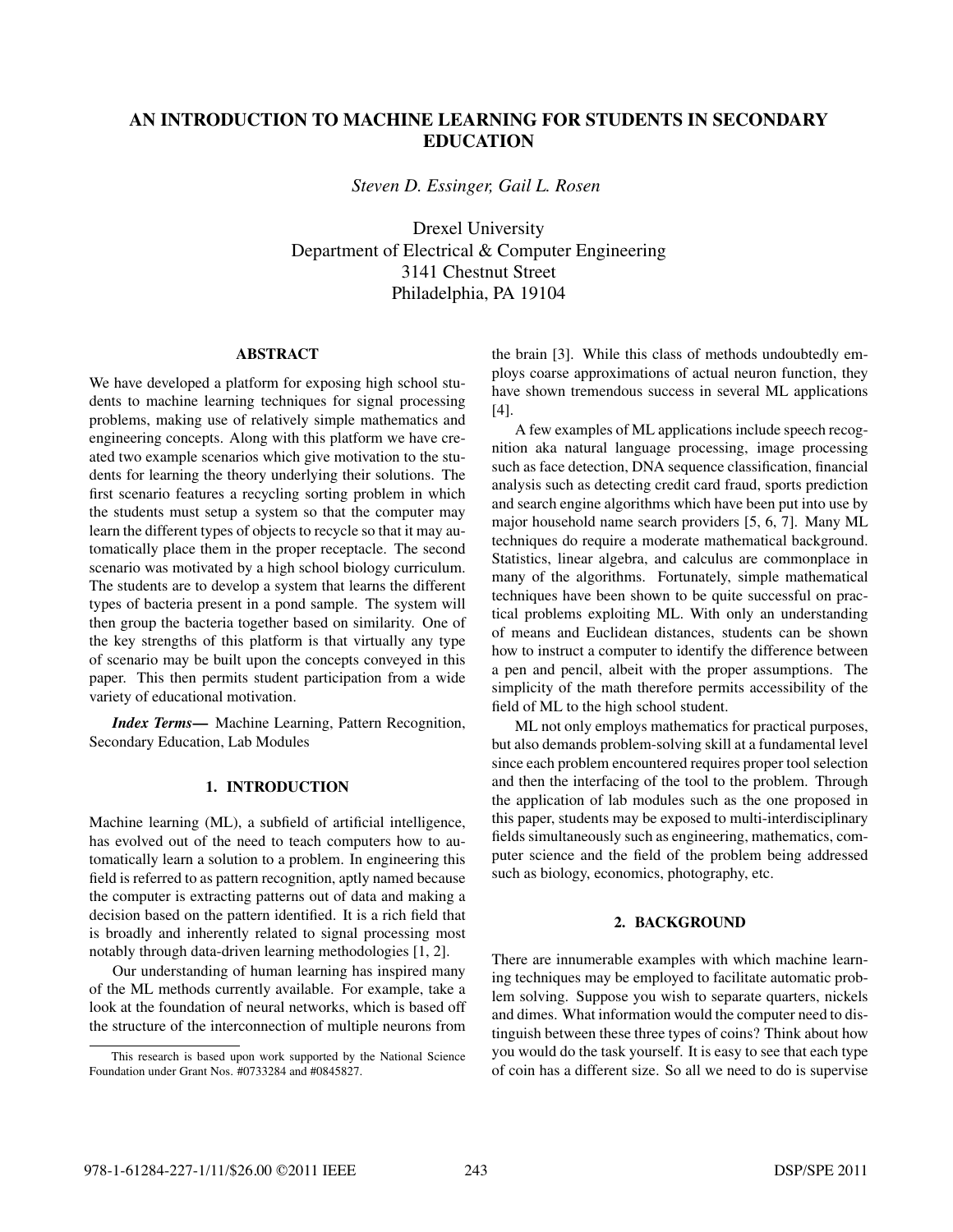or rather tell the computer the circumference of each type of coin and then let the computer automatically do the sorting. This problem is exceedingly easy and does not necessarily require any complex ML technique. Now let's say that we have a bag of unknown coins of several different currencies. We wish the computer to sort the coins by type and currency automatically. In this case the computer must learn the types for sorting and then classify each coin without our explicit input as in the previous example. This problem requires an unsupervised solution in that we do not know the types of coins beforehand. This example will serve as the basis for delineating the basic steps involved in developing a machine learning solution as depicted in figure 1.

The first step in any engineering design is to define the problem. In our example our problem is to sort a bag of unknown coins. To further motivate the use of ML techniques lets say that the bag contains 1,000,000 coins so that a manual solution of sorting is unrealistic for all practical purposes. We cannot simply just feed the computer the bag of coins, but must provide it with some information that it can use to make a decision about each coins type or rather its class as its known in the ML literature. This second step of the design is known as feature extraction.

Feature extraction requires the user to provide the computer with information that may be used to differentiate the classes, which in our case is the types of coins. We need to insure that our features contain enough discriminatory information about the classes.

For example, shape would probably be a poor choice since each coin is assumed to be round. However, if some coins were non-circular than this could be one useful feature. Many times we include multiple features to aid the algorithm. For our example the diameter of the coin is probably a useful feature, but since we have coins of multiple currencies there is a good chance that two different types of coins will have the same diameter. Therefore we chose a second feature such color of the coin. But since we are working with mathematics and computation, we need to map color to a number. We cannot simply say silver or copper, but instead find a numerical quantity that furnishes the same discriminatory information, say RGB value or perhaps luster. Let us choose luster since its arguable easier and cheaper to obtain. Some of the coins may be older than the others and therefore may not be as lustrous as those newer of the same class. This variation could be viewed as each type of coin having a mean value of luster and a standard deviation of luster across all coins of that type. Depending on the chosen algorithm, this information could be of use for separating the coins. A third feature may be added such as weight of the coin and a fourth, albeit extreme example, such as the bacterial composition found on each coin with the assumption that the composition varies depending on the region of the world the coin originated from. From this discussion, it is therefore no surprise that if poor features are chosen, then the algorithm will perform poorly.



Fig. 1. This block diagram outlines the basic steps required to be addressed when developing a machine learning solution.

This is known as the garbage-in, garbage-out theorem and is why feature selection is one of the most important steps in ML and is almost always carried out by the designer.

There are potentially hundreds, if not thousands of different ML algorithms to choose from. In many instances, the algorithms are modified to fit a particular problem resulting in a new model, thereby growing the population of choices. High school students should not have a problem comprehending Euclidean distance and mean so we suggest the use of the K-means algorithm for solving our coin sorting example and the subsequent lab activities. The details of the K-means algorithm are discussed in the next section. Of course, more advanced algorithms may be selected based on the students mathematical aptitude resulting in a highly scalable ML lab platform.

No matter which algorithm is chosen it must be properly coded and executed on the computer. Many programming options are available, but we suggest the use of Matlab for rapid implementation (www.mathworks.com). This software package already includes the K-means algorithm as a oneline command thereby alleviating the students or teacher from coding the algorithm from scratch. Alternatively, coding this simple algorithm could be an excellent exercise for a student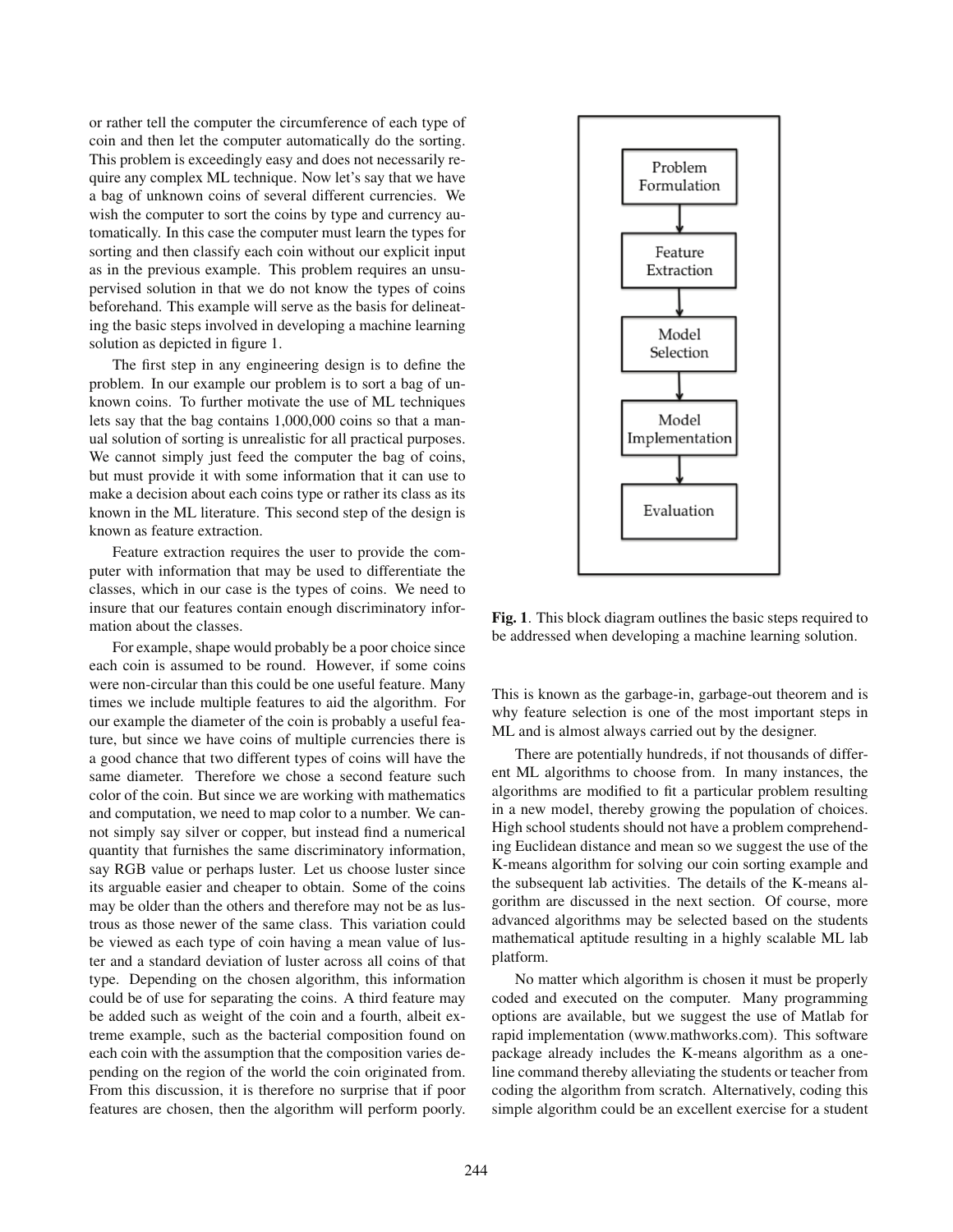in a computer science course using any language such as C, Java, Perl, Python, etc. Weka is another great machine learning tool for algorithm implementation that is based on Java [8, 9, 10]. The bottom line is that the coding part of the ML activity can be kept as simple or scaled as complex as desired by the educator without loss of generality.

Once the corresponding data has been captured based on the features selected and the algorithm has run on the data we evaluate the performance of the classifier on the dataset. In our example we expect to have groups of coins with each group containing one type of coin. In order to evaluate the performance of our ML selection we need to know the ground truth of the type of each coin. Here we may simply visually inspect the coins in each group. Under other circumstances this information could be recorded, set aside and kept unknown to the algorithm until after it has run, upon which the truth is compared to the algorithms output.

There are nearly as many evaluation metrics in ML as there are algorithms. The most appropriate metric depends on the specific application and problem being solved making the selection another aspect of design. We could simply count the number of misplaced coins and use that figure as our metric. A metric known as the rand index would be suitable for our ML design [11]. This metric shown in eqn. (1) essentially assesses the similarity of the groupings between the algorithms output and the ground truth. It is relatively straightforward to implement the rand index in Matlab or an Excel spreadsheet.

$$
R = \frac{a+b}{a+b+c+d} \tag{1}
$$

- a, the number of pairs of elements that are in the same set in X and in the same set in Y
- b, the number of pairs of elements that are in different sets in X and in different sets in Y
- c, the number of pairs of elements that are in the same set in X and in different sets in Y
- d, the number of pairs of elements that are in different sets in X and in the same set in Y
- X is referred to as the algorithm output and Y is the ground truth

# 3. K-MEANS ALGORITHM

The K-means algorithm is a very simple yet effective ML learning technique [12]. Besides the actual data (extracted features) from our coin example all we need to provide is the number of groups, K, we want the algorithm to produce. Ideally, we would want the algorithm to determine this number on its own, but in this case we would have to provide it with some other piece of information. This is known as the no free lunch theorem in that we must always specify at least one free

parameter for all ML techniques. There are additional methods available to assist us in estimating the number of groups for this problem, but we will just assume that we now know the number of different types of currency in the coin bag, namely 3. We will chose the circumference and the luster of the coins as our features and run the K-means algorithm with  $K=3$ .

The steps for the K-means algorithm are as follows with a graphical depiction shown in figure 2:

- 1. Choose 3 staring points randomly. These are called the centroids.
- 2. Calculate the Euclidean distance between each point and centroids.
- 3. Assign each point to its nearest centroid.
- 4. Calculate the mean of each centroid based on the points assigned to it.
- 5. Move the centroid to the mean location.
- 6. Repeat steps 1-5 until centroids no longer move.

Each coin is represented as a  $1 \times 2$  vector,  $[x_1, x_2]$ , with  $x_1$  and  $x_2$  corresponding to circumference and luster respectively. Given a set of objects  $(x_1, x_2, ..., x_n)$ , with each object represented by a d-dimensional vector, the k-means algorithm partitions the data into k sets  $S = \{S_1, S_2, S_3, ..., S_k\}$ . The Kmeans algorithm aims to minimize the within-cluster sum of squares described by eqn. (2).

$$
arg\min_{S} \sum_{i=1}^{k} \sum_{x_j \in S_i} ||x_j - \mathbf{u_i}||^2
$$
 (2)

The students may perform the K-means algorithm by hand on a few instances by following steps 1-6 above using their knowledge of Euclidean distance (eqn. (3)) and mean (eqn. (4)).

$$
d(x,y) = \sqrt{\sum_{i=1}^{n} (x_i - y_i)^2}
$$
 (3)

$$
\bar{x} = \frac{1}{n} \sum_{i=1}^{n} x_i \tag{4}
$$

### **4. CLASS EXERCISES**  $\frac{1}{2}$ . Corrected exercises  $\frac{1}{2}$

The preceding information on ML and the K-means algorithm has been provided as a framework for customized activities for implementation in secondary education. There are essentially an unlimited number of exemplary problems that may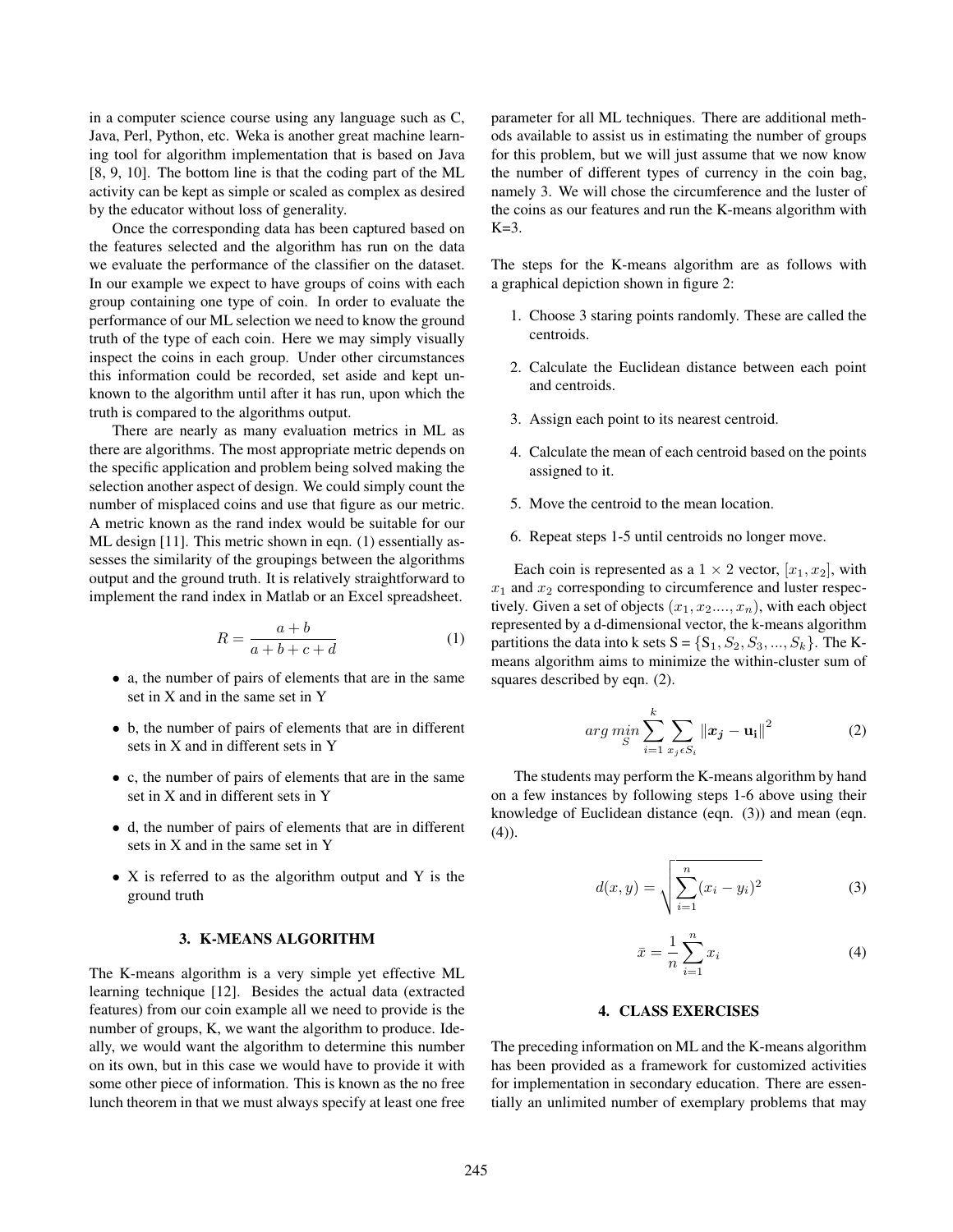

Fig. 2. This figure identifies several key steps in the k-means algorithm. Part A shows the objects represented by their features. Part B show the randomization assignment of centroids. Part C, displaying an intermediate step, depicts the movement of centroids based on the euclidean distance of each point and the centroids. Part D show the final location of the centroids and the assignment of points to their respective centroid.

be proposed to students varying with level of depth and complexity based on the student/teacher needs. The following examples are proposed as potential lab activities for implementation in the classroom.

## 4.1. Recycling Containers

The students have just been hired to design a container sorting system at their local recycling center. The system must be able to identify glass, plastic and cardboard drink containers so that they may be automatically placed in their respective bins. The students are to design and implement the artificial intelligence portion of the system using the ML techniques as delineated above.

A potential solution for this activity includes the layout of the system as shown in figure 3. Here the containers move along a conveyor belt where one by one their opacity is measured and then their weight is taken using the scale. These two features are stored in the variables x and y respectively. Once all of the containers have been analyzed the data is run through the k-means algorithm with k set to 3. The algorithm outputs three groups corresponding to the three different types of containers. Now when each container reaches the end of the conveyor belt the system automatically rotates the appropriate bin under the container based on its grouping as identified by the algorithm. The accuracy of this approach could be evaluated using one of the metrics described such as the rand index.



Fig. 3. This figure depicts a suggest solution for the recycling problem. Glass, plastic and cardboard items are placed down a conveyor belt towards the recycling bins. To extract their features they each pass through an opacity meter and a scale. The computer then runs the k-means algorithm to determine the appropriate bin for each item and rotates the platform accordingly.

### 4.2. Bacterial Classification 4.2. Bacterial Classification

Several water samples have been obtained from a local pond as part of a biology lab series. The students in class have already been learning about plant and animal cells. Through their lab activities they have developed an appreciation of the labor involved with the identification and separation of the plant from animal cells in the pond samples. Since this is going to be an ongoing project they decide to use their newfound ML expertise to design a system to automatically identify the plant and animal cells present in each sample. To increase the difficulty of the problem we include a third type of bacteria in the sample such as Euglena, which has both animal and plant features (i.e. a chloroplast and flagellum).

A potential solution includes setting up a video monitor that projects the image from a microscope viewing a particular pond sample as shown in figure 4. The bacteria are each numerically labeled for tracking. The students decide to extract three features from each bacterium: shape, size and mobility. The data is entered in spreadsheet form and is submitted to the k-means algorithm. Since they know that there are two groups of bacteria, plant and animal, they decided to set k=2. The performance of the algorithm on this test dataset may be evaluated using any of the metrics discussed such as the rand index. It should be of interest to the students to see how the Euglena cells are grouped.

## 5. TOPICS FOR CLASS EXCESSION

There are several areas for post-lab discussion that are beneficial regardless of the specific example and algorithm chosen. For instance, perhaps the students ran each experiment multiple times using different features. How did the features affect performance? Are some superior to others? Could all of the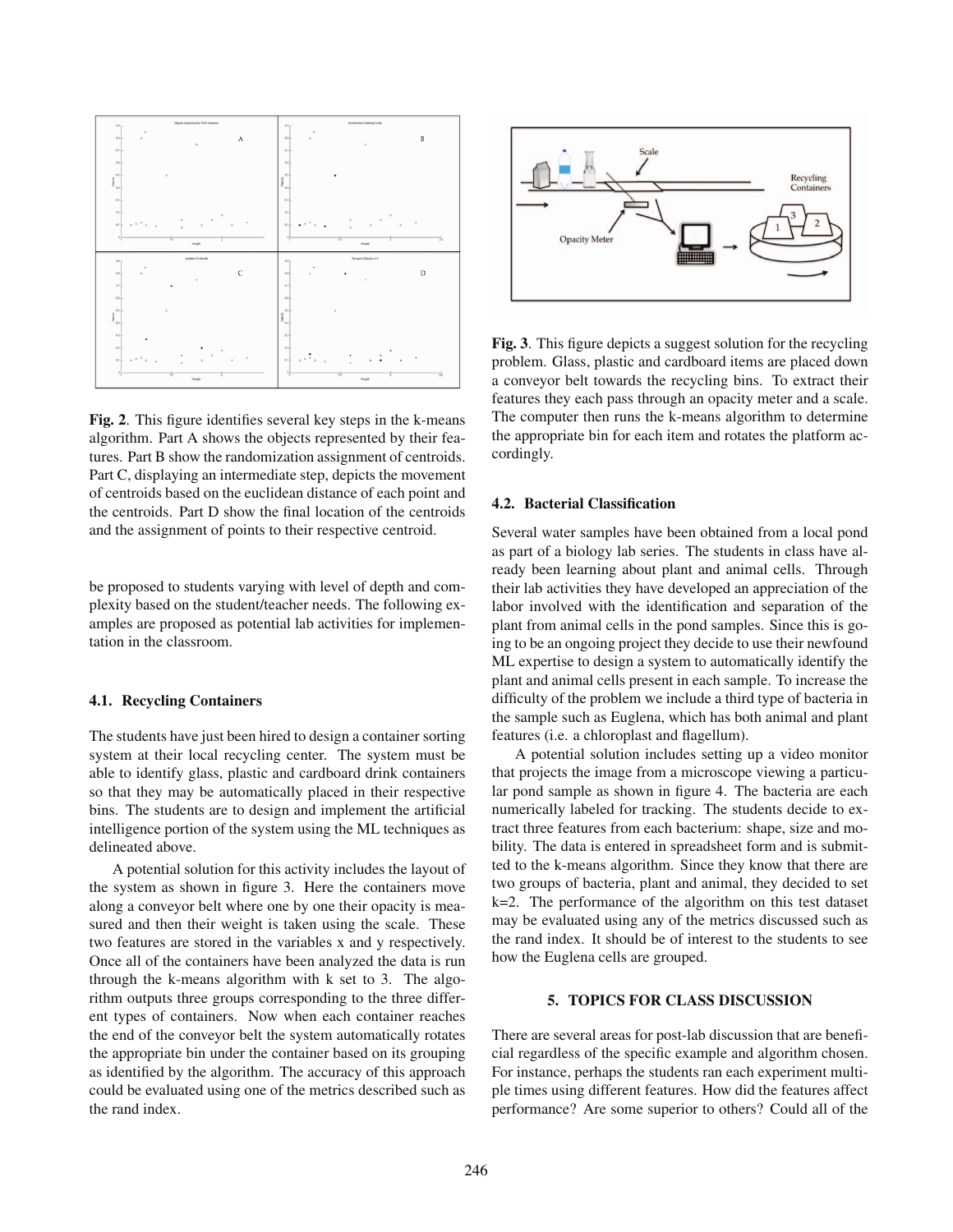

Fig. 4. This figure depicts a potential scenario for bacterial classification. The pond sample is placed under a microscope with a video sensor attached to the lens. This sensor is connected to a large monitor that displays the magnified pond sample. The data extraction from each object could be completed by the students or hypothetically by image processing software. Either way this data is input to the k-means algorithm. The output of the algorithm will specify to which group each bacterium belongs.

features be used? What about using more than three features? Can we visualize this data? Why or why not?

Each approach undoubtedly has its own strengths and weaknesses to be highlighted. In the recycling example the containers are all analyzed before each is deposited in its appropriate bin. How does this fair on the design of the conveyor belt? In the bacterial classification example the students had to deal with a bacterium that has both animal and plant features. How did this bacterium group? Was it consistent? Could they infer whether it is more of one class over the other? What about automating the feature extraction? Could they develop a ML technique to automatically measure the shape, size and motility of each bacterium?

Another important concept is that of generality. The students can run their ML design with different datasets, but remain using the same parameters and features. Based on the evaluation criteria does each run perform similarity or are some much better than others? What impact would this have if they were to spend a large sum of money on an unpredictable solution?

### **6. STRUCTURE OF LAB IMPLEMENTATION** 6. STRUCTURE OF LAB IMPLEMENTATION

We propose a variety of methods for presenting the lab to the students, although any combination of pedagogy may be chosen for a particular classroom. Our past experience designing and implementing signal processing labs on topics such as image processing and bioinformatics have taught us that the students tend to respond best to these topics when they are first

briefed on the lab and background followed by a short, open class discussion [13]. In this ML lab we suggest class participation when walking through the example exercise such as the coin-sorting problem. The students may then break off into small groups to work on another exercise such as the bacterial classification problem. The results of each group's algorithm performance may then be compared and discussed collectively as a class. The lab could then conclude with one or more of the ideas from the suggested class discussion topics.

#### 7. FUTURE WORK  $\overline{1}$ . Future work

The scalable nature of the proposed ML lab suggests that additional lab modules may be developed that expand on the basic concepts described here. We envision labs utilizing neural networks to highlight advanced ML techniques as well as provide insight into biologically inspired algorithms. We also intend to develop an activity for use in classrooms where students have chosen to focus on fields stemming from the creative arts. We advocate student exposure to these topics during secondary education because not only is this lab activity an introduction to engineering, it is insight into how many decisions are made on a daily basis across virtually all areas of life.

## 8. REFERENCES

- [1] Richard Duda, Peter Hart, and David Stork, *Pattern Classification*, Wiley, New York, 2nd edition, 2001.
- [2] Christopher M. Bishop, *Pattern recognition and machine learning*, Springer, New York, 1st edition, 2006.
- [3] JJ Hopfield, "Neural networks and physical systems with emergent collective computational abilities," *Proceedings of the National Academy of*, vol. 79, no. April, pp. 2554–2558, 1982.
- [4] Patrick K. Simpson, Ed., *Neural Network Applications*, IEEE Press, Piscataway, NJ, 1st edition, 1997.
- [5] P Chan and S Stolfo, "Toward scalable learning with non-uniform class and cost distributions: A case study in credit card fraud detection," *Proc. of the Fifteenth National Conference on Artificial Intelligence*, vol. AAAI-98, pp. 164–168, 1998.
- [6] Kou-yuan Huang, Senior Member, and Wen-lung Chang, "A Neural Network Method for Prediction of 2006 World Cup Football Game," *Proc. of International Joint Council on Neural Networks*, pp. 259–266, 2010.
- [7] M Egmont-Petersen, D. de Ridder, and H. Handles, "Image processing with neural networks—a review," *Pattern Recognition*, vol. 35, no. 10, pp. 2279–2301, Oct. 2002.